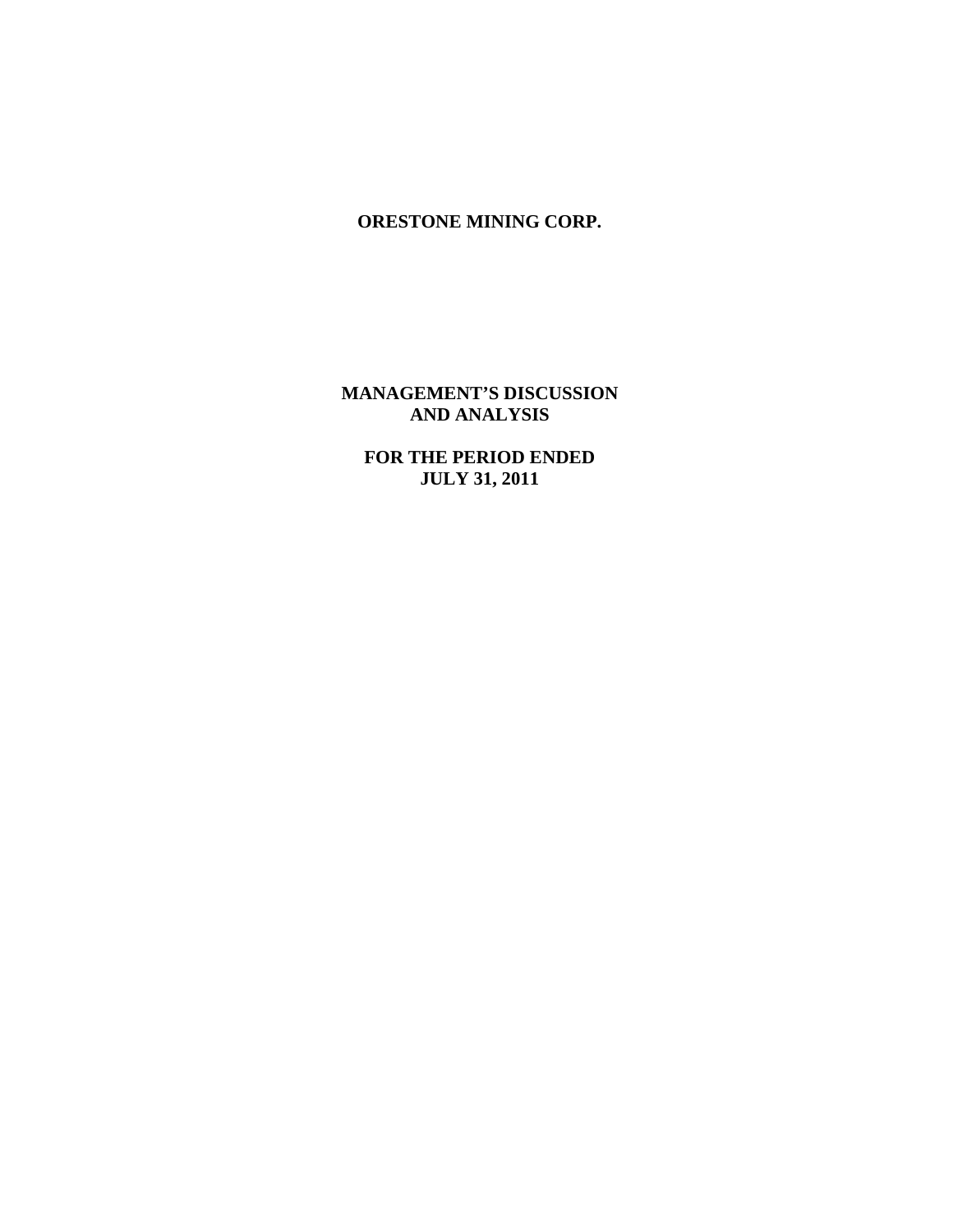#### **INTRODUCTORY COMMENT**

This is Management's Discussion and Analysis ("MD&A") for Orestone Mining Corp. ("Orestone" or the "Company") and has been prepared based on information known to management as of September 29, 2011. This MD&A is intended to help the reader understand the condensed consolidated unaudited interim financial statements of Orestone.

The Company adopted International Financial Reporting Standards ("IFRS") in accordance with IFRS1, First-time Adoption of IFRS ("IFRS1") with an adoption date of February 1, 2010 and a transition date of February 1, 2011. This MD&A should be read in conjunction with the condensed consolidated interim financial statements for the six months ended July 31, 2011 and supporting notes. These condensed consolidated interim financial statements have been prepared using accounting policies consistent with IFRS and in accordance with International Accounting Standard 34 ("IAS 34") – Interim Financial Reporting. A reconciliation of the previously disclosed comparative periods' financial statements prepared in accordance with Canadian generally accepted accounting principles ("Canadian GAAP") to IFRS is set out in Note 13 to these condensed financial statements.

Throughout this report we refer from time to time to "Orestone", "the Company", "we", "us", "our" or "its". All these terms are used in respect of Orestone Mining Corp. which is the reporting issuer in this document. *We recommend that readers consult the "Cautionary Statement" on the last page of this report.*

Additional information relating to the Company can be found on SEDAR www.sedar.com and the company website www.orestone.ca.

#### **FORWARD-LOOKING STATEMENTS**

Certain statements contained in the following MD&A constitute forward-looking statements. Such forward-looking statements are subject to known and unknown risks, uncertainties and other factors that may cause actual results to differ materially from those implied by the forward-looking statements. Readers are cautioned not to place undue reliance on these forward-looking statements, which speak only as of the date the statements were made, and readers are advised to consider such forward-looking statements in light of the risks as set out below.

#### **DESCRIPTION OF BUSINESS AND OVERALL PERFORMANCE**

Orestone Mining Corp. is a junior mineral exploration company incorporated on April 30, 2007 and subsequently listed on the TSX Venture Exchange under the trading symbol "ORS" on March 11, 2008. The Company's exploration strategy has emphasized copper-gold and gold projects in Quesnel Terrane of British Columbia. Quesnel Terrane, which extends from the US border to Northern B.C., hosts numerous mines and many developing bulk tonnage copper-gold prospects such as those on the Mt. Milligan and Kwanika properties in North-central B.C., as well as sediment-hosted gold mineralization on the Spanish Mountain and Frasergold properties in South-central B.C.

On June 21, 2011, the Company announced a corporate reorganization consisting of the restructuring of its board of directors, the appointment of new executive officers, a shares-for-debt settlement arrangement, and its intent to proceed with a non-brokered private placement.

Michael Tulumello resigned as a director, and David Hottman and Gary Nordin were appointed directors of the company. Jose Antonio Pinedo resigned as president and chief executive officer, and David Hottman has been appointed to both positions. Mr. Pinedo has also resigned as corporate secretary and Bernard Poznanski has been appointed as corporate secretary. Robert Perry has resigned as vice-president,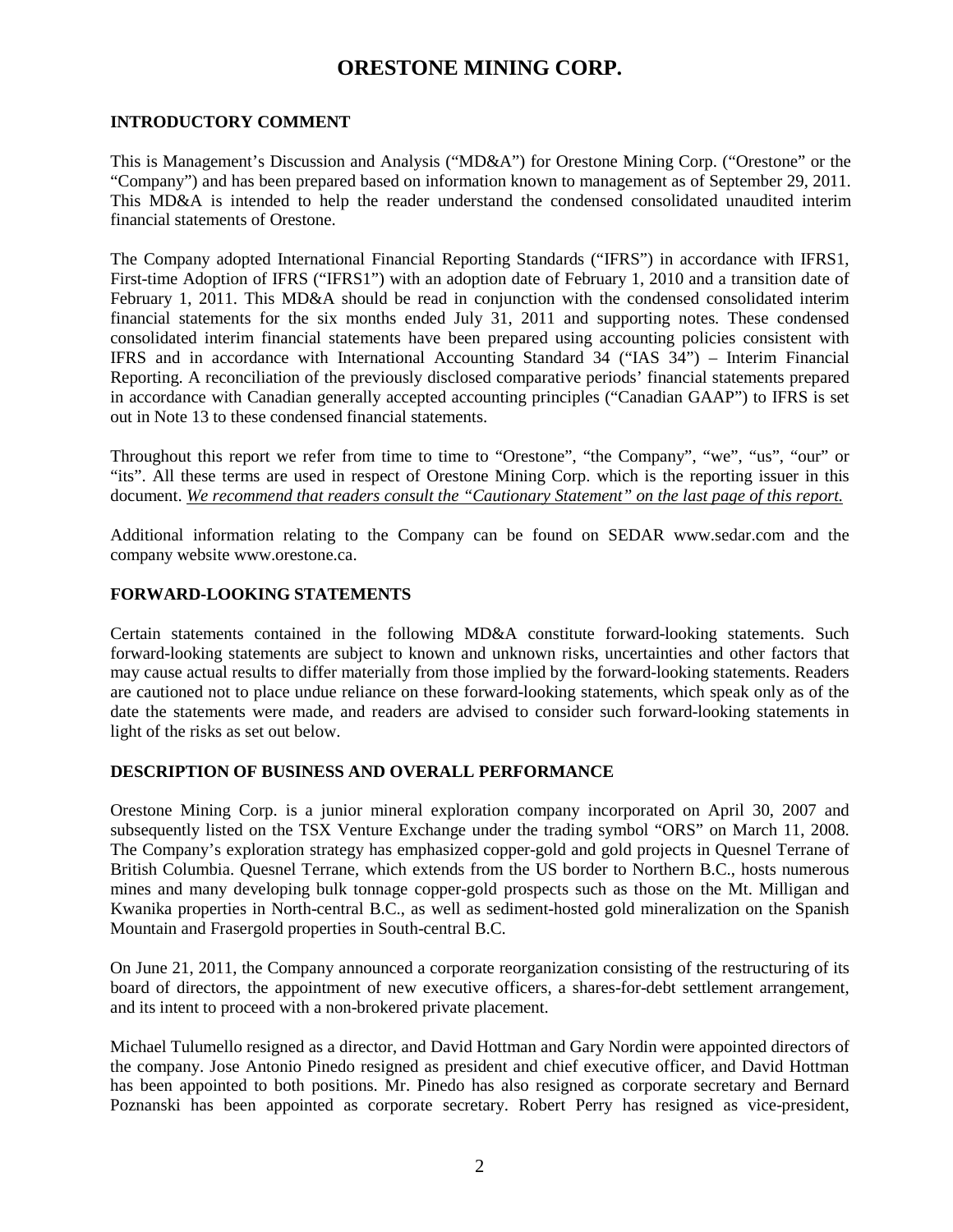exploration, and Gary Nordin has been appointed as VP, exploration. Lorne Torjelm will remain as chief financial officer.

On July 12, 2011, pursuant to the private placement, the company issued 4.9 million units at a price of five cents per unit for gross proceeds of \$245,000, each unit consisting of one common share of the company and one common share purchase warrant. Each warrant is exercisable for one common share of the company at a price of 10 cents until July 11, 2013. The net proceeds of the private placement will be used for exploration and development of the company's mineral exploration projects and for working capital.

On September 5, 2011 the Company announced it had added Mehran Bagherzadeh, MBA, to corporate staff in the area of corporate relations. Mr. Bagherzadeh has previously worked in investor relations with Tekmira Pharmaceuticals, a Vancouver-based biotech company.

On September 13, 2011, pursuant to the reorganization, the company retired indebtedness owing by the Company, which include certain directors and executive officers of the company, in the total amount of \$262,400, by issuing a total of 5,244,400 common shares of the company at an issue price of five cents per share. (See Related Party Transactions)

On September  $27<sup>th</sup>$ , the Company retained Deutsche Investor-Relations GmbH (Berlin) to undertake investor relations activities in Europe.

During September, 2011, company management undertook a review of its property holdings and has elected to drop its options on the Connor Creek and Funk Property (part of the Todd Creek Joint Venture.)

#### **RESULTS OF OPERATIONS - MINERAL PROPERTIES**

To best understand Orestone's financial results, it is important to gain an appreciation for the significant events, transactions and activities which occurred on its mineral properties during and subsequent to the reporting period. These are summarized below.

#### **Captain Property**

Orestone owns 100% of the 41,659 hectare land position royalty free located within the Cariboo and Omineca Mining Divisions. The property is centered about 65 kilometers northeast of Fort St. James in the Nechako Plateau area of north-central British Columbia.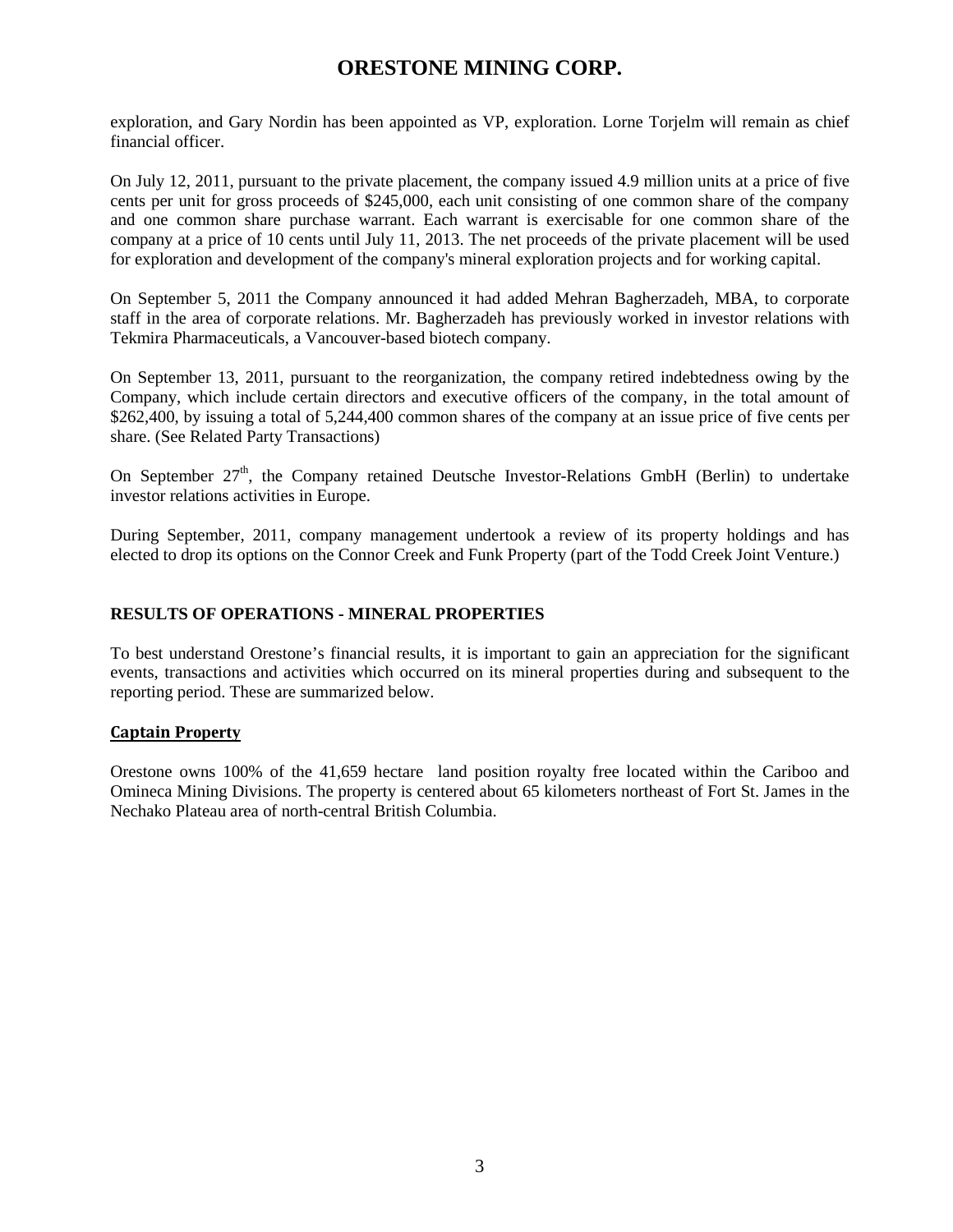

The Captain Property and surrounding lands contain many airborne magnetic-high anomalies on ground previously worked by Placer Dome, Noranda and several junior resource companies during 1989 to 1996. Numerous airborne magnetic-high targets in Quesnel Terrane are known to be related to underlying intrusions important for their relationship with copper-gold porphyry deposits such as Thompson Creek Metals' Mt. Milligan deposit immediately North of the Captain Property. Induced polarization ("IP") surveys over the airborne magnetic highs are a key method of identifying drill targets in the largely overburden covered Captain Property. Between 2008 and 2010, the Company undertook geochemical sampling, induced polarization and ground magnetic surveys, and limited percussion and diamond drilling. Detailed results are filed on Sedar.

In August, 2011 Orestone completed an IP/Resistivity and ground magnetics survey that consisted of a total of 30 kilometers of survey in six lines spaced 400 meters apart and was designed to expand upon previous geophysical surveys along logging roads. The objective of the survey was to better define the potential for copper-gold sulphide mineralization in the area surrounding diamond drill hole 09-05 which encountered potassic-altered volcanic and intrusive rocks. This vertical drill hole reached a depth of 137 meters with the last 3.1 meters encountering mineralized breccia grading 0.21 per cent copper and 0.35 grams per tonne  $(g/t)$  gold.

Within the survey area results show three separate IP chargeability anomalies that flank magnetic high anomalies. The IP anomalies have widths of 1,000 meters or more that remain open, thus have yet to be fully outlined. The principal IP chargeability anomaly in the central portion of the survey area currently measures 1,000 meters by more than 4,000 meters and corresponds with a resistivity high. This coincident chargeability and resistivity high area is located on the western flank of a magnetic high interpreted to be a magnetite-bearing intrusive measuring 1,000 to 2,000 meters wide and in excess of five kilometers in strike length. This geophysical signature covering the central IP/resistivity high target on the Captain project is similar in nature to the geophysical signature of the MBX copper-gold deposit at Mt. Milligan.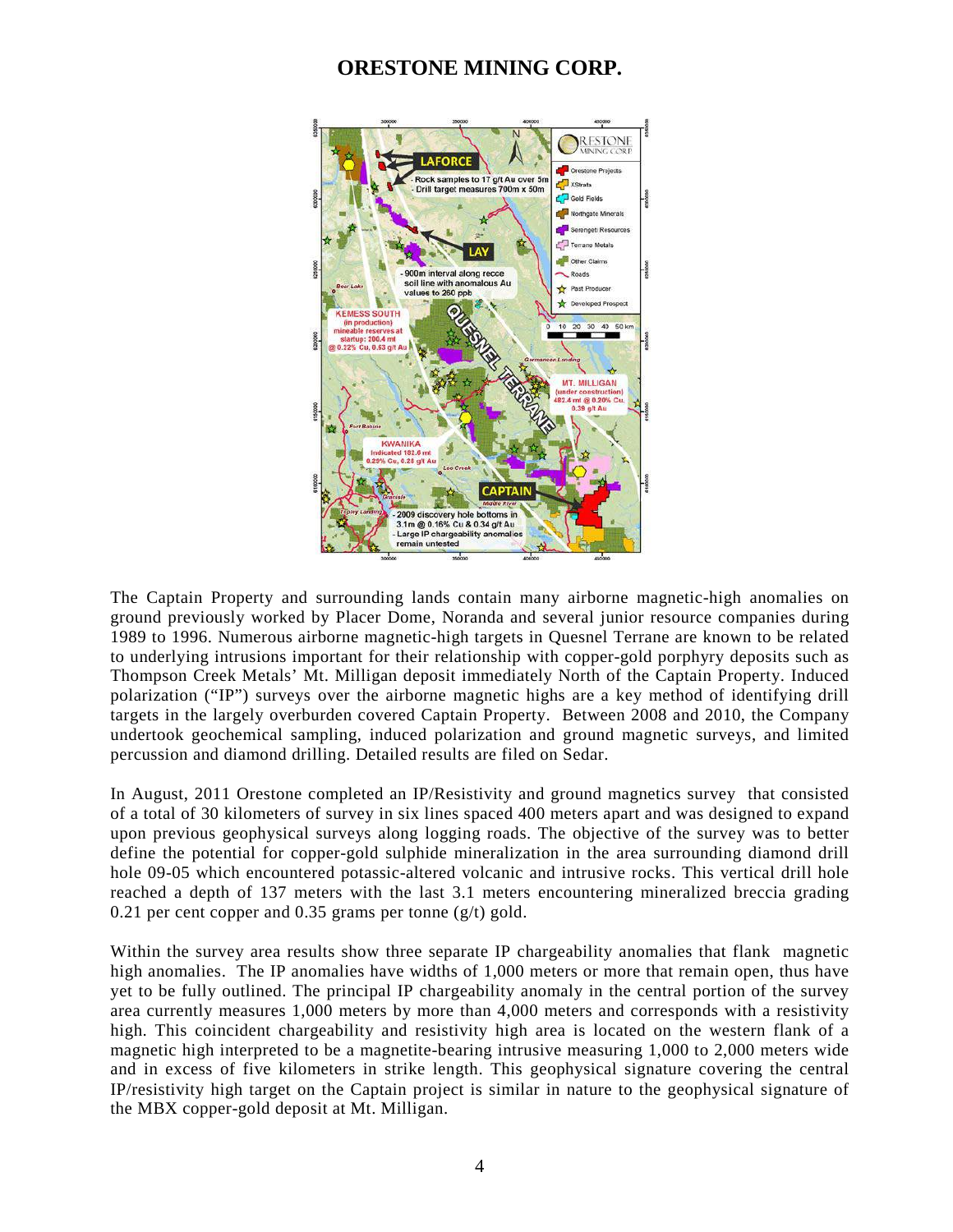During the quarter Orestone received permits for an additional 6 drill holes in the area of the geophysical anomalies and now has a total of 31 permitted drill hole sites in the area. The Company plans to drill test portions the outlined anomalies before the end of 2011. A map showing the interpreted results of the geophysical survey is posted on the company's website.

The Company also increased its land position through additional staking of 933 hectares.

#### **Todd Property**

The Todd Property is located in the Skeena Mining Division of North-west British Columbia, approximately 35 km North-east of the town of Stewart. The property occurs within the Jurassic Hazelton Group volcano-sedimentary rock package. This geological environment hosts several large and significant mineral deposits including the Granduc Mine (historic resource and production of: 39MM Tonnes at 1.73% Cu with minor silver, gold, and zinc), Eskay Creek Mine (historic production of: 2.2MM Tonnes at 46 g/T Au and 2200 g/T Ag), and the Kerr-Sulphurets-Mitchell deposit (indicated and inferred resources of: 1,750 MM Tonnes at 0.60 g/T Au, 0.21% Cu). Intuitive believes that the Todd Property has the potential to host significant mineral deposits of a type consistent with the other known deposits in the district. These include Besshi and Kuroko type massive sulfide copper-zinc, epithermal gold-silver, and porphyry coppergold deposits.

On April 28, 2010, Orestone signed the Todd Creek Joint Venture Agreement with Goldeye and Polar and became the Manager of the Joint Venture, in which it holds a 51% interest, acquired through the purchase of Intuitive Exploration Inc. ("Intuitive")(See PURCHASE OF INTUITIVE EXPLORATION INC. below) Under the Todd Creek option agreement, the Company earned its 51% interest in the Todd Property by making payments on the property aggregating \$180,000, issuing 170,000 shares and by incurring expenses related to the Todd Creek Property aggregating \$2,500,000. Geofine has a net smelter return royalty in the amount of 2.5%. The Todd Creek Joint Venture pays a \$25,000 advance on the above royalty to Geofine every November.

Pursuant to an option agreement dated August 19, 2008 between Intuitive and Mr. Kelly Funk, the Todd Creek Joint Venture also held an option to acquire 100% of the Kelly Funk Property, which is adjacent to and East of the Todd Property. Under the option agreement, the Todd Creek Joint Venture could earn 100% of the property by making payments of \$450,000 and issuing 350,000 shares. Intuitive paid \$65,000 and issued 65,000 common shares. On October 22, 2010, Orestone on behalf of the Joint Venture issued 50,000 shares in the capital of the Company to Mr. Funk (49% was reimbursed to the Company by the Joint Venture Partners) and the Joint Venture made the required 2010 payment of \$75,000. If Intuitive acquires the property, Intuitive has agreed to pay a net smelter return royalty of 2.0%. The royalty may be purchased at any time during the four year period following the grant of the royalty in 0.5% increments at \$750,000 per increment. On September 26, the Company, after review of its holdings and with the consent of its Joint Venture Partners, dropped its option on the property and has no further obligations under the option agreement.

Dr. Mark Fedikow of Mount Morgan Resources Ltd. completed a NI 43-101 technical report on the Todd Property and the Todd Creek Report has been filed on SEDAR at [www.sedar.com.](http://www.sedar.com/) The author of the Todd Creek Report, Dr. Fedikow, is an independent Qualified Person under NI 43-101.

#### **LaForce Property**

The 100% owned LaForce Project consists of 47 square kilometers located approximately 20 kilometers east of Northgate Minerals Kemesss copper-gold mine in northern British Columbia.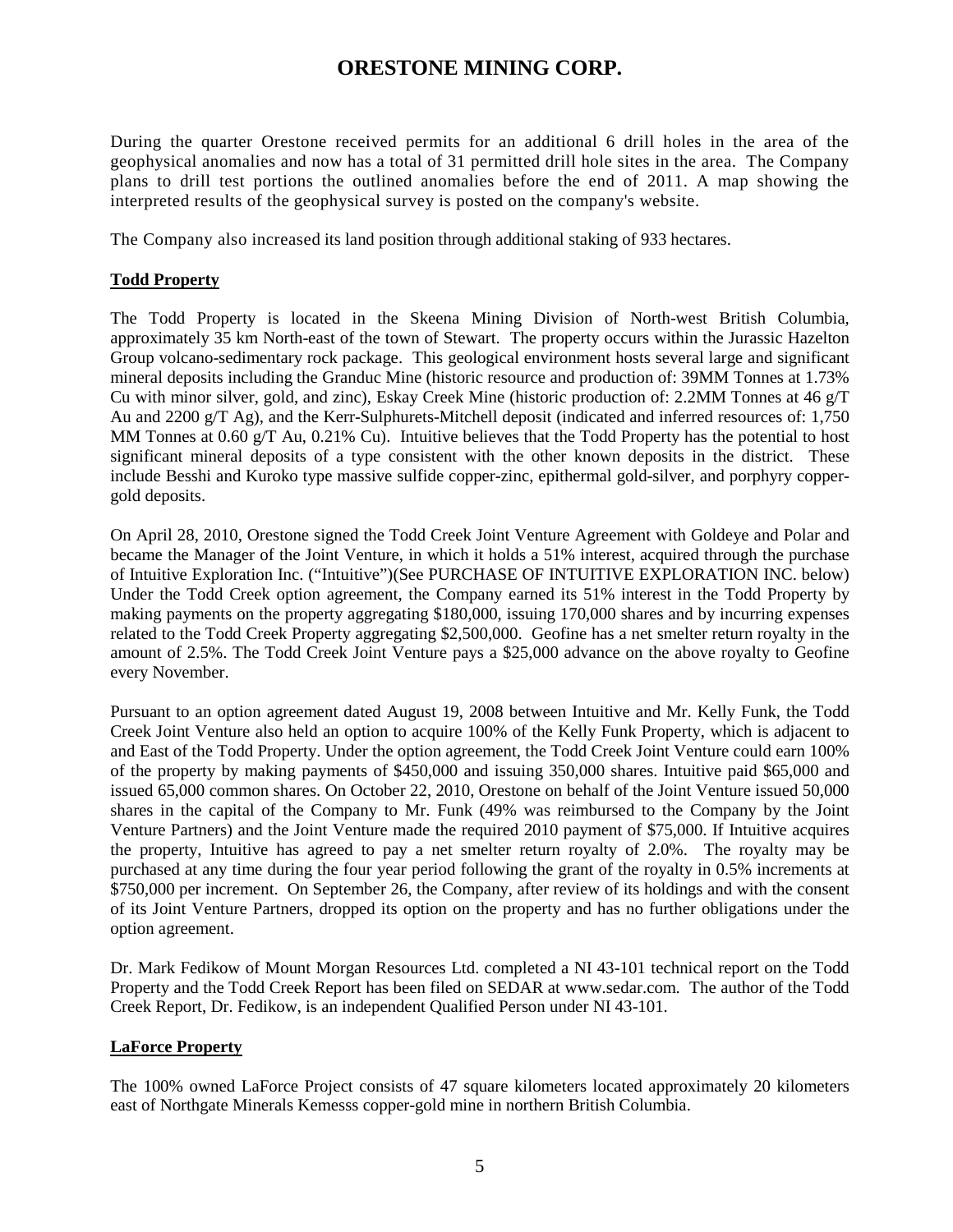The LaForce project falls within the Quesnel Terrane and straddles the contact between an Early Jurassic batholith of monzonitic to quartz dioritic composition in the west and Upper Triassic Takla Group basic to intermediate flows, breccias and tuffs and minor sedimentary rocks in the east. Previous surface work by Orestone has defined a zone of gold mineralization that has a strike length of more than 2 kilometers with widths up to 50 meters that roughly parallels this contact. Mineralization discovered to date is typically found within moderately to locally well-developed quartz stockwork/vein zones hosted by strongly pyritized and silica-sericite altered clastic sediments. These zones of quartz veins up to 20 cm wide carry variable amounts of pyrite, listwanite and minor chalcopyrite and lesser galena and may in part be stratabound.

Highlights of previous surface sample programs include 17.7 g/t gold over a 5 meter width and 10.6 g/t gold over a 2 meter width. These two samples were collected 700 meters apart along strike of the interpreted mineralized zone and are located at the hanging wall contact of the structure. Additional rock and soil sampling show the potential for the zone over a strike length of 2 kilometers.

The program completed in September 2011 consisted of geological mapping and sampling with the objective of better defining and expanding the known gold showings. A total of 16 samples were collected and submitted to Acme Labs for analysis. Results are still pending.

### **Lay Property**

The 1,673 hectare Lay Property (owned 100% by Orestone) is located 30 km southeast of the LaForce property and covers similar geology and regional geochemistry as the LaForce. Additional surface exploration is currently being planned to further evaluate the potential of the property.

No work was done on the Lay Property during the quarter.

### **Connor Creek Property**

The Company entered into an arm's length letter agreement dated November 10, 2009 with Kootenay Gold Inc ("Kootenay"), a publicly trading company on the TSX Venture Exchange (TSX-V:KTN), for the acquisition of an option to earn 60% of Kootenay's 100% interest in the Connor Creek gold property in the Nelson Mining Division, Southeastern British Columbia.

Pursuant to the Letter Agreement, Orestone could earn 60% of Kootenay's 100% interest in the Connor Creek Property by: (i) expending \$1,000,000 on the Property prior to November 10, 2013 including \$150,000 in exploration costs by November 10, 2010; and (ii) delivering to Kootenay an aggregate 750,000 shares of Orestone by November 10, 2013 including 150,000 shares on acceptance of the Letter Agreement by the TSX Venture Exchange. Upon making the foregoing expenditures and share payments, Orestone will have earned an undivided 60% interest in the Connor Creek Property. Orestone has made the initial 150,000 share payment and incurred exploration costs in excess of \$300,000, which satisfies the terms of the agreement through to November 10, 2010. Subsequently on November 9, 2010, the Company issued an additional 150,000 shares to Kootenay in order to maintain the option until November 2011. In addition, the Company is required to incur \$50,000 of exploration expenditures by November 10, 2011.

On September 8, 2011, the Company, after review of its holdings, dropped its option on Connor Creek Property and has no further obligations under the option agreement.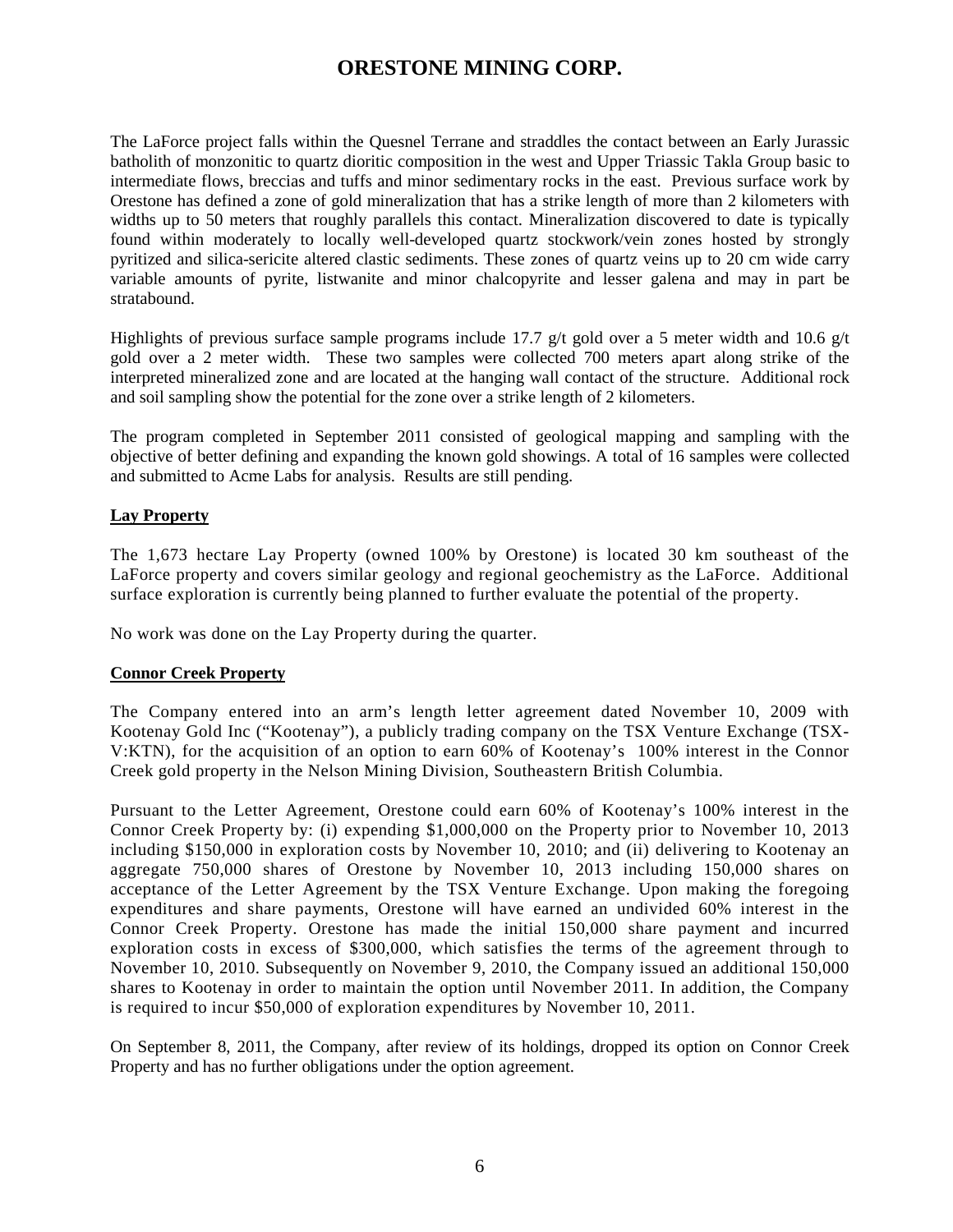#### **Qualified Person**

The technical information reported in this MD&A has been reviewed and approved by Mr. Ross Zawada P. Geo., the Company's Exploration Manager. Mr. Zawada is a Professional Geoscientist and member of the Professional Engineers and Geoscientist Association of British Columbia (APGEBC) and a qualified person as defined by NI 43-101.

#### *Impairment of Long-lived Assets*

The Company completed an impairment analysis as at July 31 2011, which considered the indicators of impairment in accordance with IAS 36, "Impairment Assets". Management concluded that with the termination of the options on the Kelly Funk and the Connor Creek Properties, a corresponding write-off of mineral properties in the amount of \$162,502 would be recorded.

#### **PURCHASE OF INTUITIVE EXPLORATION INC.**

The Company completed the acquisition of Intuitive Exploration Inc. on June 3, 2010. This purchase was pursuant to a November 26, 2009 arm's length letter agreement (the "Agreement") between the Company and Intuitive and 0875639 BC Ltd. ("0875639"), both of which were arm's length private British Columbia companies. The transaction was completed June 3, 2010 by way of share exchange.

As of June 3, 2010 Intuitive was the Company's wholly-owned subsidiary and the Company is the parent of Intuitive. The principle asset of Intuitive is the 51% ownership in the Todd Creek Joint Venture.

#### Year ended January 31, 2011 Year ended January 31, 2010 Year ended January 31, 2009 Under IFRS Net sales/ total revenues  $\sim$  \$ - \$  $\sim$  \$ Income (loss) before discontinued operations and extraordinary items \$ (546,613) \$ (161,468) \$ (421,636) Per share basis  $\qquad \qquad$  0.00 \$ (0.02) Diluted per share basis  $\qquad \qquad$   $(0.01)$  \$  $0.00$  \$  $(0.02)$ Net income or loss, total \$ (546,613) \$ (161,468) \$ (421,636) Per share basis  $\qquad \qquad$  0.00 \$ (0.02) Diluted per share basis  $\qquad \qquad$   $(0.01)$  \$  $(0.02)$ Total assets  $\frac{1}{2}$  assets  $\frac{1}{2}$  assets  $\frac{2,963,387 \text{ s}}{2,293,508 \text{ s}}$  2,339,003 Total long-term financial liabilities  $\frac{1}{2}$  and  $\frac{1}{2}$  and  $\frac{1}{2}$  and  $\frac{1}{2}$  and  $\frac{1}{2}$  and  $\frac{1}{2}$  and  $\frac{1}{2}$  and  $\frac{1}{2}$  and  $\frac{1}{2}$  and  $\frac{1}{2}$  and  $\frac{1}{2}$  and  $\frac{1}{2}$  and  $\frac{1}{2}$  and  $\$ Cash dividends declared per share  $\qquad \qquad$  \$ - \$ - \$ Under Canadian GAAP

#### **SUMMARY OF SELECTED ANNUAL FINANCIAL INFORMATION**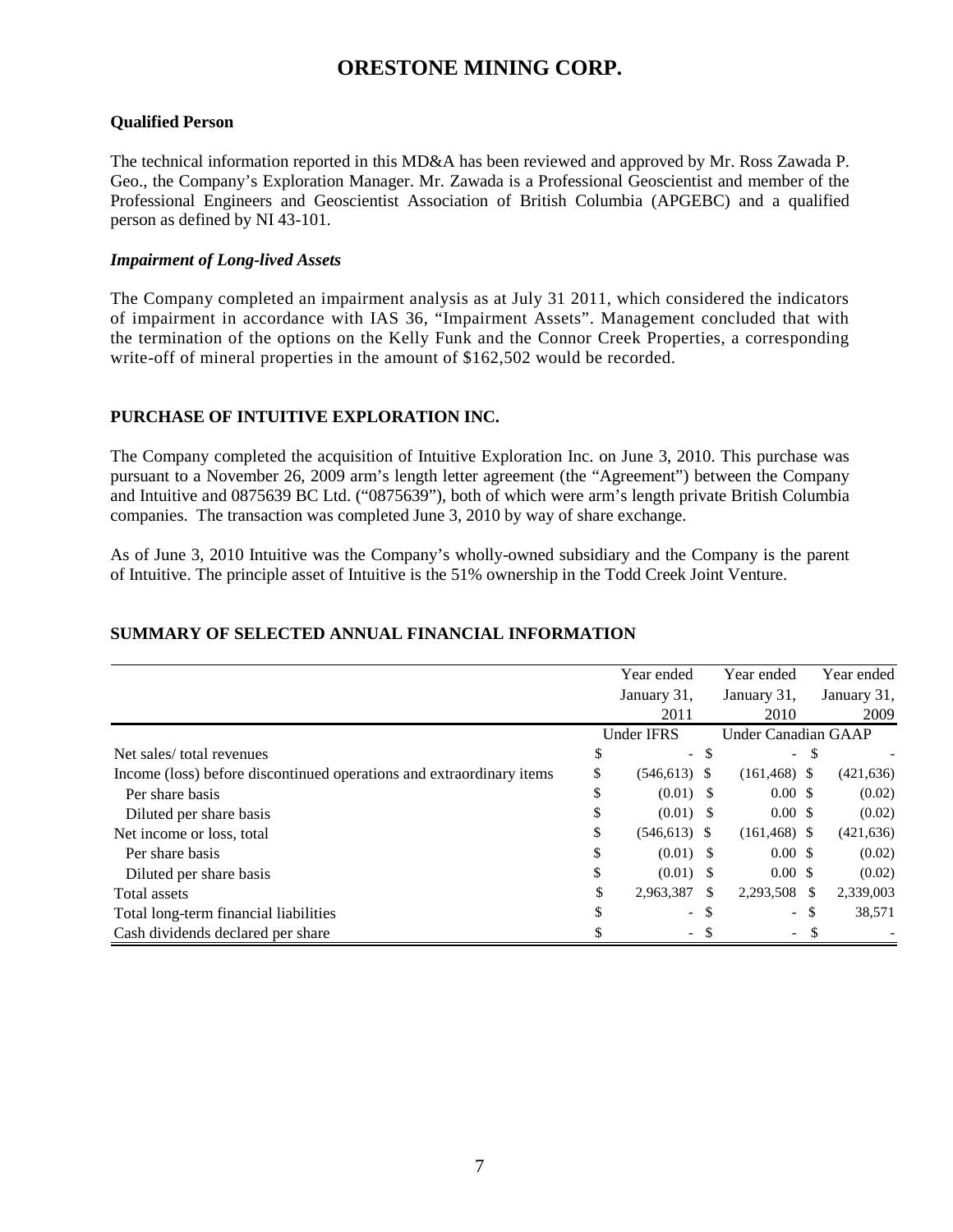#### **RESULTS OF OPERATIONS**

#### **Trends in Financial Condition and Results of Operations**

The volatility of exploration costs is inherent to the business of resource-based companies. Based on the information available to date, the Company has not yet determined whether its mineral properties contain economically recoverable reserves. The recoverability of the amounts shown for mineral properties and deferred exploration costs is dependent upon the confirmation of economically recoverable reserves, the ability of the Company to obtain necessary financing to successfully complete their development and upon future profitable production.

Management is also aware that material uncertainties exist, related to current economic conditions, which could adversely affect the Company's ability to continue to finance its activities. Management's plan include continuing to pursue additional sources of financing through equity offerings, seeking joint venture partners to fund exploration, monitoring exploration activity and reducing overhead costs.

Management of the Company believes that no additional meaningful information about the Company's operations can be found by further analyses of fluctuations.

|                     |           |                      | Loss per   |               | <b>Net</b> |
|---------------------|-----------|----------------------|------------|---------------|------------|
|                     |           | <b>Net</b>           | share from | <b>Net</b>    | income     |
| Fiscal quarter      |           | income               | continuing | comprehensive | (loss) per |
| ended               | Revenues* | $(\text{loss})^{**}$ | operations | income (loss) | share      |
|                     | S         | \$                   | \$         |               | \$         |
| $31$ -July- $11(1)$ | Nil       | (245, 547)           | (0.01)     | (245, 547)    | (0.01)     |
| $30$ -Apr-11(1)     | Nil       | (34, 551)            | (0.01)     | (34, 551)     | (0.00)     |
| $31-Jan-11(1)$      | Nil       | (261,984)            | (0.01)     | (261, 984)    | (0.01)     |
| $31-Oct-10(1)$      | Nil       | (31,905)             | (0.00)     | (31,905)      | (0.00)     |
| $31-Jul-10(1)$      | Nil       | (153, 781)           | (0.01)     | (153, 781)    | (0.01)     |
| $30-Apr-10(1)$      | Nil       | (15,017)             | (0.00)     | (15,017)      | (0.00)     |
| $31-Jan-10(1)$      | Nil       | (113,795)            | (0.01)     | (113,795)     | (0.01)     |
| $31-Oct-09(2)$      | Nil       | (16,612)             | (0.00)     | (16,612)      | (0.00)     |
| $31-Jul-09(2)$      | Nil       | (1,256)              | (0.00)     | (1,256)       | (0.00)     |

#### **SUMMARY OF QUARTERLY FINANCIAL INFORMATION**

Revenues exclude interest income.

- \*\* Net income (loss) before income taxes.
	- (1) Under IFRS
	- (2) Under Canadian GAAP

The operating results of junior exploration companies are capable of demonstrating wide variations from quarter to quarter. The Management of Orestone Mining Corp. does not believe that meaningful information about the Company's operations can be derived from an analysis of quarterly fluctuations in any more detail than presented here.

#### *For the three months ended July 31, 2011 compared to the three months ended July 31, 2010:*

In the second quarter of fiscal 2012 the Company recorded a net loss of \$245,547 (loss per share - \$0.01) compared to \$153,781 (loss per share - \$0.00) in the second quarter of 2011. During the three months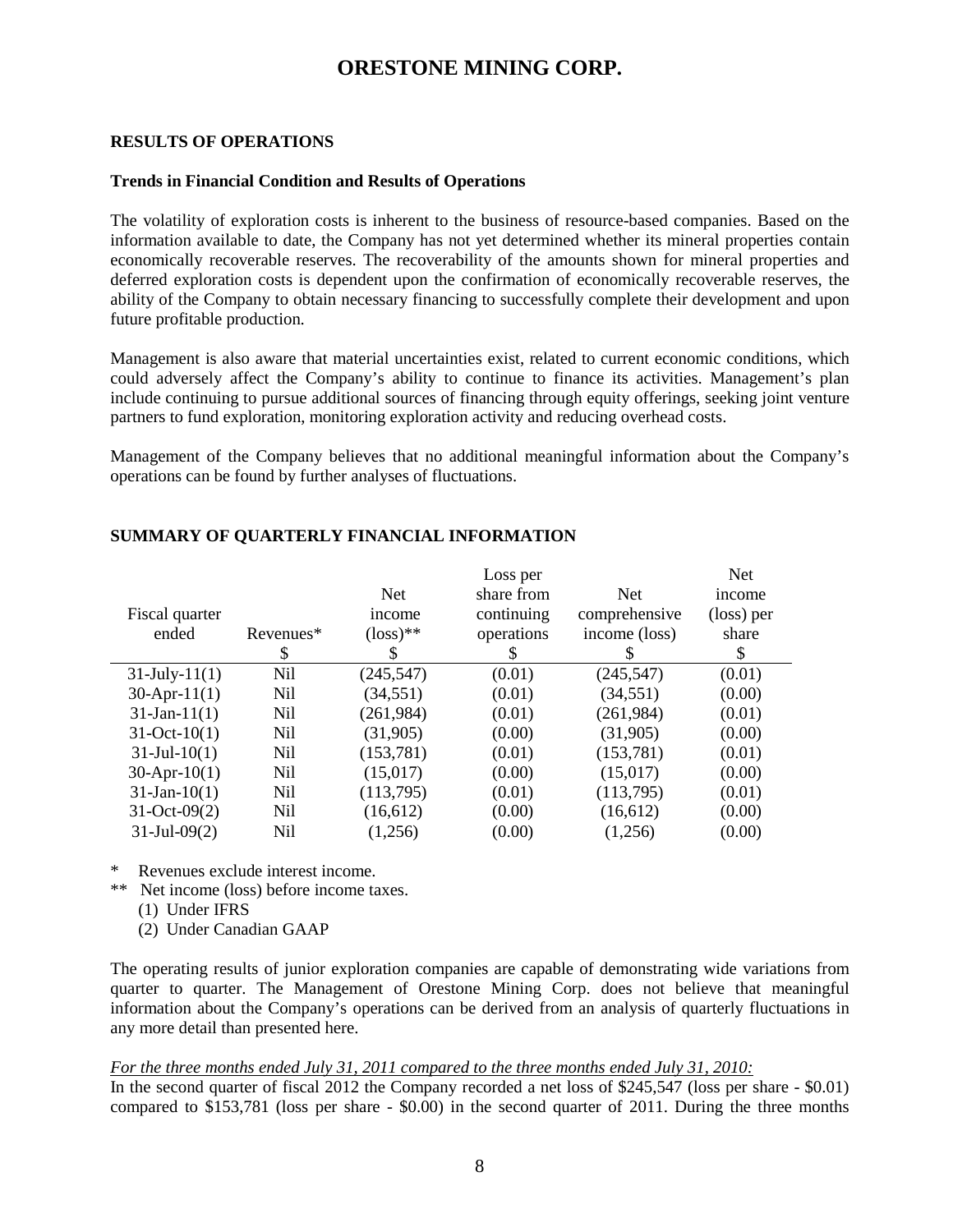ended July 31, 2011, the Company expensed \$75,839 in exploration costs compared to \$31,077 exploration costs incurred in the second quarter of 2011 (see Results of Operations – Mineral Properties). During the three months ended July 31, 2011, the Company wrote-off Mineral Properties in the amount of \$162,502, compared with \$Nil in the second quarter of 2011.

Administrative expenses decreased by \$71,226 and totaled \$82,555 in the three months ended July 31 2011 (2010 – \$153,781). The decrease is mainly a result of a decrease in professional fees of \$99,858, due to legal fees incurred in the three months ended July, 31, 2010 in relation with the reverse take-over of Intuitive Exploration Inc.; offset by a new salaries and benefits expense of \$19,457 (2010 - \$Nil)

#### *For the six months ended July 31, 2011 compared to the six months ended July 31, 2010:*

During the six months ended July 31, 2011, the Company incurred losses of \$280,098 (\$0.01 loss per share) compared to a net loss of \$168,798 (\$0.00 loss per share)for the same period in 2010.

During the six months ended July 31, 2011, the Company incurred \$117,106 (2010 - \$168,798) in general and administrative expenses. During the six months ended July 31, 2011, the Company wrote-off Mineral Properties in the amount of \$162,502, compared with \$Nil in the first two quarters of 2011.

### **LIQUIDITY AND CAPITAL RESOURCES**

As at July 31, 2011, the Company had current assets of \$274,326 and current liabilities of \$477,721 (January 31, 2011 - \$184,063 and \$411,855, respectively). Working capital deficiency was \$203,395 (January 31, 2011 - \$227,792).

During the period ended July 31, 2011, the Company incurred a total of \$75,839 in exploration expenditures on its properties and had \$54,461 cash outflows from operating activities (see "Results of Operations").

During the period, the Company closed a financing for proceeds of \$245,000, consisting of the issuance of 4,900,000 units at \$0.05 each.

The Company has obligations pursuant to option agreements it has entered into. The Company has no contractual commitments to satisfy these obligations, however it would forfeit any interest it may have earned to that date should it decide not to satisfy these obligations. Detailed terms of those agreements and the obligations are included in the Financial Statements.

The Company is currently considering options for raising addition capital. The Company has no material debt obligations, other than short term liabilities incurred in the normal activities of exploration and administration. The Company has no long term debt.

#### **OFF BALANCE SHEET ARRANGEMENTS**

The Company has no off-balance sheet arrangements that would potentially affect its operations or financial condition of the Company.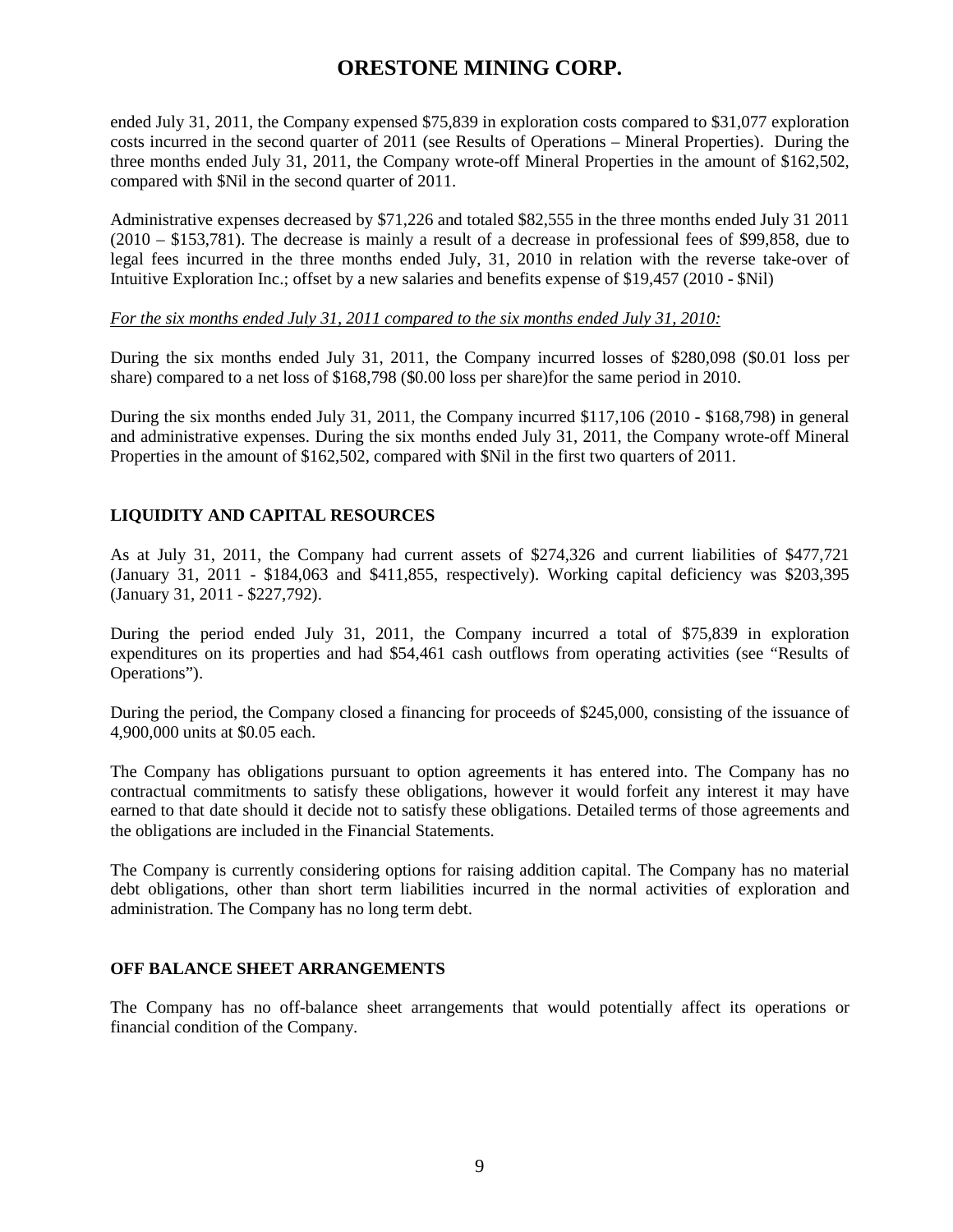#### **RELATED PARTY TRANSACTIONS**

During the period ended July 31, 2011, the Company:

incurred management fees of \$16,000 (2010 - \$9,487) to directors and officers of the Company;

As at July 31, 2011 \$196,070 (January 31, 2011 - \$178,070) was owing to directors and officers of the Company. This amount is non-interest bearing and has no fixed terms of repayment. Subsequent to the end of the period, the Company settled \$127,926 of these obligations through the issuance of 2,558,520 shares at a deemed value of \$0.05 per share.

- paid or accrued to pay a public company with two directors in common with the Company an aggregate of \$13,527 (2010 - \$Nil) for rent and office expenses;

As at July 31, 2011 \$13,527 (January 31, 2011 - \$Nil) is owed to this public company.

These transactions are in the normal course of operations and are measured at the exchange amount, which is the amount of consideration established and agreed to by the related parties.

No director's fees were paid to any of the six Directors of the Company. It is the choice of the Board to receive their remuneration by way of expected future increases in the unit value of the common shares of the Company that they hold. After the period, the Company expanded its option plan for Directors, Officers and employees.

#### **PROPOSED TRANSACTIONS**

The Company does not currently have any proposed transactions approved by the board of directors. . All current transactions are fully disclosed in the financial statements for the period ended July 31, 2011.

#### **OTHER ITEMS NOT RELATED TO ONGOING BUSINESS ACTIVITIES**

#### **Changes in the direction of business**

Since incorporation on April 30, 2007, the Company is and continues to be primarily in the exploration stage with respect to its mineral properties. On June  $21<sup>st</sup>$ , the Company announced a change in management. (**SEE DESCRIPTION OF BUSINESS AND OVERALL PERFORMANCE,** above**)**

#### **FINANCIAL INSTRUMENTS AND RISK MANAGEMENT**

The Company's financial instruments consist of cash, receivables, mineral tax credit recoverable, loans payable, accounts payable and due to related parties. The carrying value of these financial instruments approximates their fair value and are measured based on Level 1 of the fair value hierarchy. The Company's financial instruments are exposed to certain financial risks, including currency risk, credit risk, liquidity risk and interest risk.

#### *Management of Financial Risk*

The Company's financial instruments are exposed to certain financial risks, which include credit risk, interest rate risk, liquidity risk, and market risk.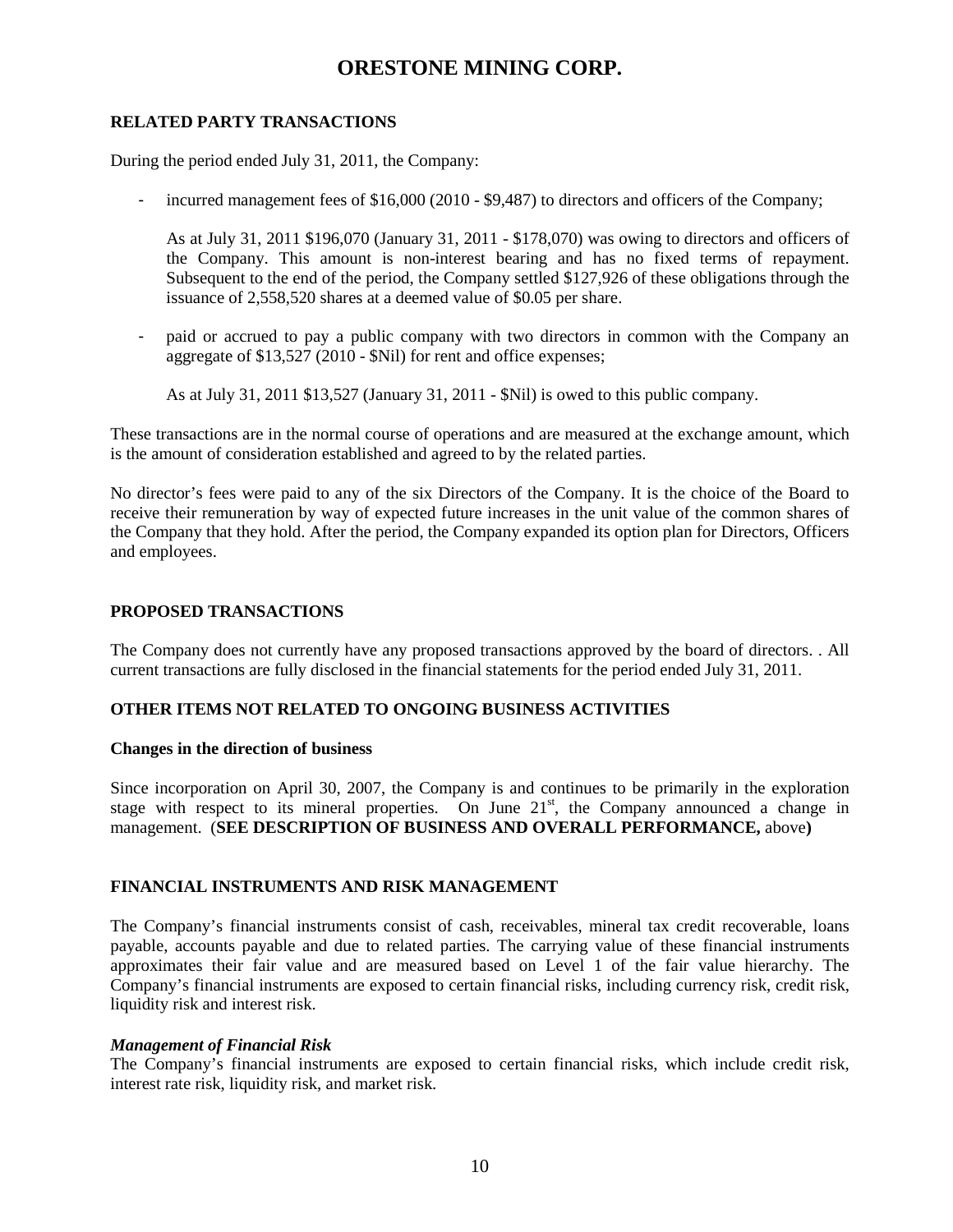#### *Credit Risk*

Credit risk is the risk that one party to a financial instrument will fail to fulfill an obligation causing the other party to incur a financial loss. The Company is exposed to credit risks arising from its cash holdings and receivables. The Company manages credit risk by placing cash with major Canadian financial institutions. Receivables are due from the Government of Canada and for reimbursements. Management believes that credit risk related to these amounts is low.

#### *Interest Rate Risk*

Interest rate risk is the risk that an investment's value will change due to a change in the level of interest rates. The Company's exposure to interest rate risk relates to its ability to maintain the current rate of interest on its short-term investment.

### *Liquidity Risk*

Liquidity risk is the risk that the Company will not have sufficient funds to meet its financial obligations when they are due. To manage liquidity risk, the Company reviews additional sources of capital to continue its operations and discharge its commitments as they become due.

### *Market Risk*

Market risk is the risk that the fair value or future cash flows of a financial instrument will fluctuate because of changes in market prices. Market risk comprises three types of risk: currency risk, interest rate risk and price risk. The Company is not subject to currency risk as the functional currency is the Canadian dollar. The Company does not use any form of derivative or hedging instruments to reduce its foreign currency risk. The Company is not affected by price risk.

### *Management of Industry Risk*

The Company is engaged primarily in the mineral exploration field and manages related industry risk issues directly. The Company is potentially at risk for environmental reclamation and fluctuations in commodity based market prices associated with resource property interests. Management is of the opinion that the Company addresses environmental risk and compliance in accordance with industry standards and specific project environmental requirements.

### **ACCOUNTING ESTIMATES AND JUDGMENTS**

The preparation of these financial statements requires management to make estimates and judgments and form assumptions that affect the reported amounts and other disclosures in these financial statements. The estimates and associated assumptions are based on historical experience and various other factors that are believed to be reasonable under the circumstances, the results of which form the basis of making the judgments about carrying values of assets and liabilities that are not readily apparent from other sources. Actual results may differ from these estimates under different assumptions and conditions.

The estimates and underlying assumptions are reviewed on an ongoing basis. Revisions to accounting estimates are recognized in the period in which the estimate is revised if the revision affects only that period or in the period of the revision and further periods if the review affects both current and future periods

Critical accounting estimates are estimates and assumptions made by management that may result in material adjustments to the carrying amount of assets and liabilities within the next financial year. Critical estimates used in the preparation of these financial statements include, among others, the recoverability of accounts receivable and deferred income tax assets, impairment of assets, measurement of share-based payments and valuation of reclamation obligations.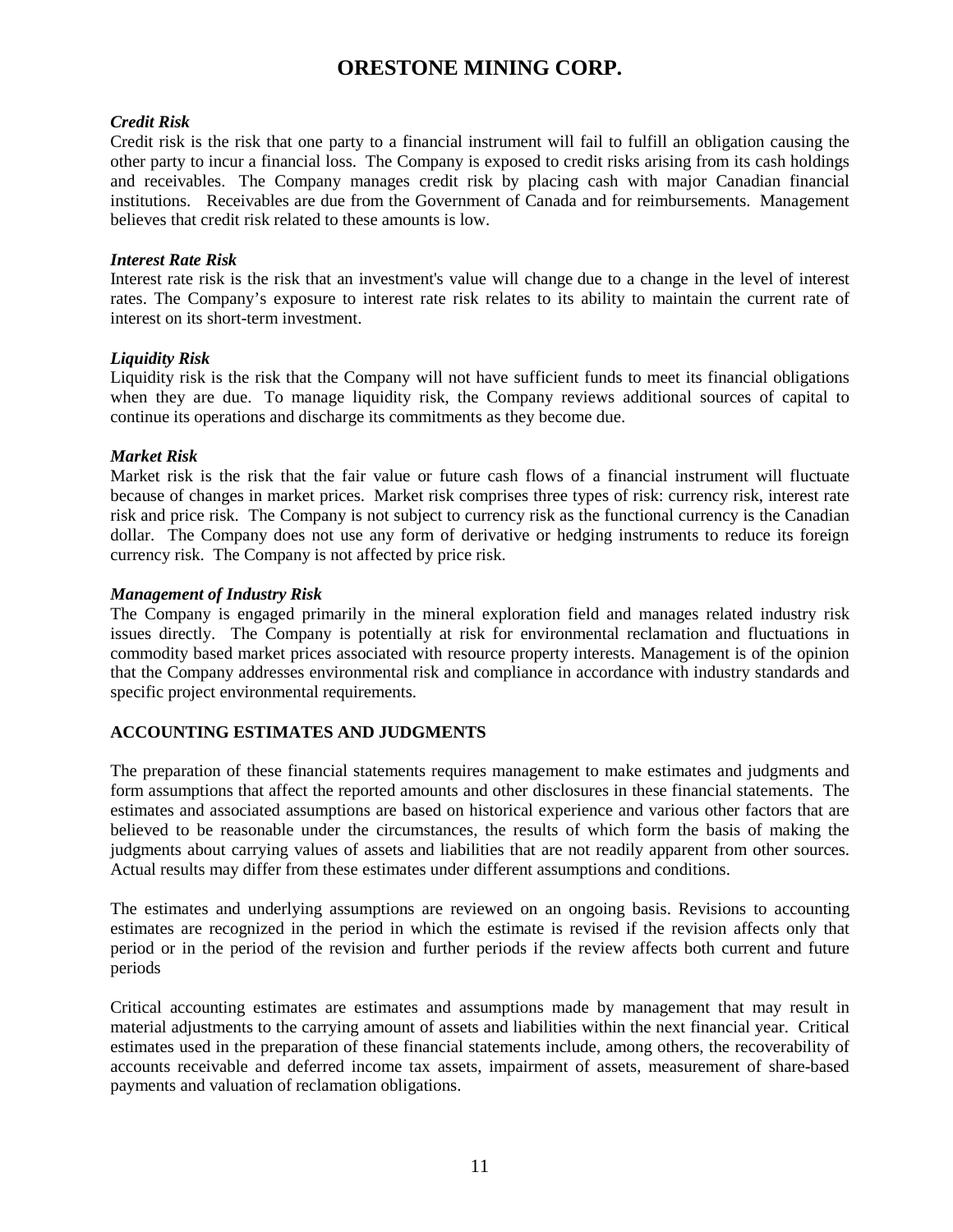Critical accounting judgments are accounting policies that have been identified as being complex or involving subjective judgments or assessments. Critical accounting judgments include the expected economic lives of and the estimated future operating results and net cash flows from exploration properties and equipment.

### **CHANGES IN ACCOUNTING POLICIES INCLUDING INITIAL ADOPTION**

#### *International Financial Reporting Standards* **("IFRS")**

The Canadian Accounting Standards Board ("AcSB") confirmed in February 2008 that IFRS will replace Canadian generally accepted accounting principles ("Cdn GAAP") for publicly accountable enterprises for financial periods beginning on or after January 1, 2011.

These condensed consolidated interim financial statements have been prepared in accordance with International Accounting Standard 34, Interim Financial Reporting ("IAS 34") using accounting policies consistent with International Financial Reporting Standards ("IFRS") as issued by the International Accounting Standards Board ("IASB") and interpretations of the International Financial Reporting Interpretations Committee ("IFRIC").

These are the Company's IFRS condensed consolidated interim financial statements for the six month period ended July 31, 2011 covered by the first IFRS consolidated annual financial statements to be presented in accordance with IFRS for the year ending January 31, 2011. Previously, the Company prepared its consolidated annual and consolidated interim financial statements in accordance with Cdn GAAP.

The accounting policies in Note 2 of the condensed consolidated financial statements have been applied as follows:

- in preparing the condensed consolidated interim financial statements for the three months ended July 31, 2011;
- the comparative information for the three months ended July 31, 2010;
- the statement of financial position as at January 31, 2011; and
- the preparation of an opening IFRS statement of financial position on the Transition Date, February 1, 2010.

In preparing the opening IFRS statement of financial position, comparative information for the three months ended July 31, 2010 and the financial statements for the year ended January 31, 2011, the Company has adjusted amounts reported previously in financial statements prepared in accordance with Cdn GAAP.

An explanation of how the transition from Cdn GAAP to IFRS has affected the Company's financial position, financial performance and cash flows is set out in the following tables in the Note 12 of financial statements.

#### **Elections upon first-time adoption of IFRS**

The IFRS 1 exemptions by the elected Company in the conversion from Canadian GAAP to IFRS are as follows: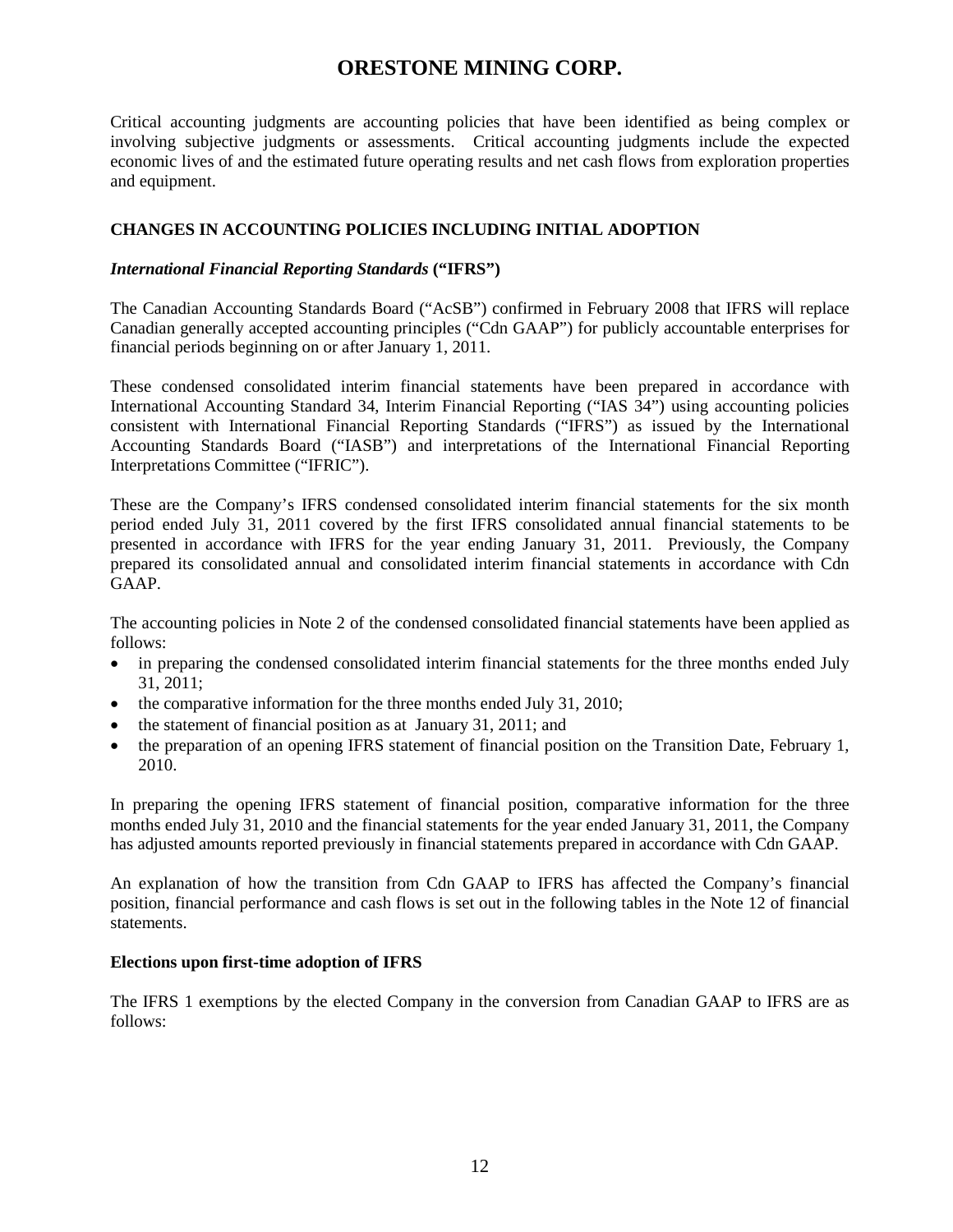#### **(i) Business combinations**

IFRS 1 indicates that a first-time adopter may elect not to apply IFRS 3 (2008) *Business Combinations* retrospectively to business combinations that occurred before the date of transition to IFRS. The Company has elected to apply IFRS 3 (2008) to only those business combinations that occurred on or after the Transition Date and such business combinations have not been restated. As a result of this election, no adjustments were required to the Company's statement of financial position as at the Transition Date.

### **(ii) Share-based payment transactions**

IFRS 1 encourages, but does not require, first-time adopters to apply IFRS 2 *Share-based Payment* to equity instruments that were granted on or before November 7, 2002, or equity instruments that were granted subsequent to November 7, 2002 and vested before the later of the date of transition to IFRS and January 1, 2005. The Company has elected not to apply IFRS 2 to awards that vested prior to the Transition Date.

### **Mandatory Exceptions under IFRS**

The IFRS 1 mandatory exception applied by the Company in the conversion from Canadian GAAP to IFRS is as follows:

### **(iii) Estimates**

In accordance with IFRS 1, an entity's estimates under IFRS at the date of transition to IFRS must be consistent with estimates made for the same date under previous GAAP unless there is objective evidence that those estimates were made in error. The Company's IFRS estimates as at the Transition Date are consistent with its Canadian GAAP estimates as at that date.

#### **(iv) Reclassification within Equity section**

Under Canadian GAAP, a balance within contributed surplus existed to record the issuance of warrants, agent's options and equity-settled employee benefits. Upon adoption of IFRS, the balance in this account has been reclassified to "Reserves – Warrants".

#### **(v) Deferred Tax on Mineral Properties**

As of January 31, 2011, the Company recognized a deferred income tax expense of \$84,848 arising from goodwill upon completion of the RTO as the difference between the allocated fair value and the tax base of the assets acquired. IAS 12, Income Taxes does not permit the recognition of deferred taxes on such transactions. As a result, the Company has derecognized the deferred income tax expense and liability which had previously been recognized on the transaction.

### *Future Accounting Pronouncements*

### *IFRS 9 Financial instruments ("IFRS 9")*

IFRS 9 was issued by the IASB on November 12, 2009 and will replace IAS 39 Financial Instruments: Recognition and Measurement ("IAS 39"). The new standard replaces the current multiple classification and measurement models for financial assets and liabilities with a single model that has only two classification categories: amortized cost and fair value.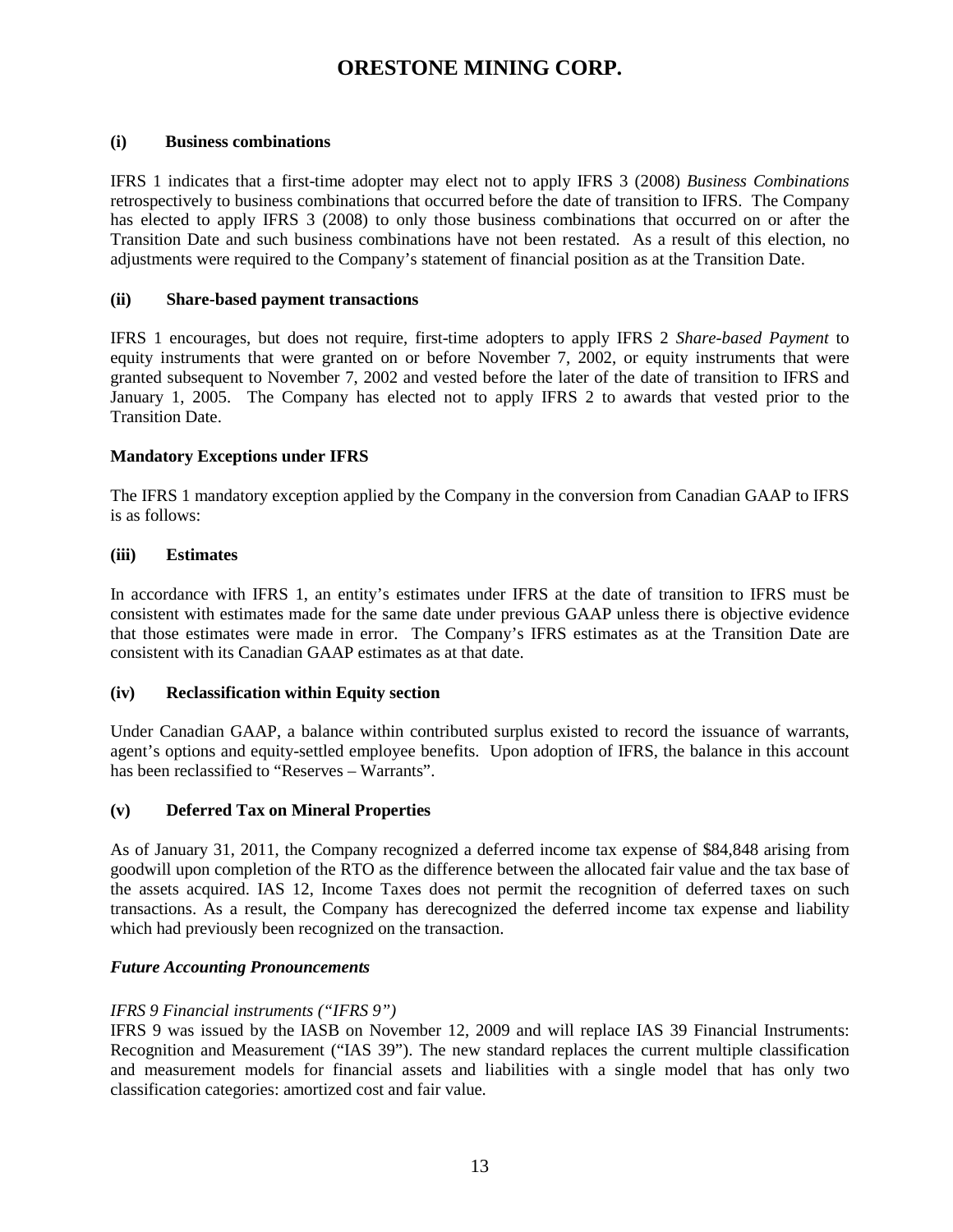IFRS 9 also replaces the models for measuring equity instruments, and such instruments are either recognized at fair value through profit or loss or at fair value through other comprehensive income. Where such equity instruments are measured at fair value through other comprehensive income, dividends are recognized in profit or loss to the extent not clearly representing a return of investment, are recognized in profit or loss; however, other gains and losses (including impairments) associated with such instruments remain in accumulated comprehensive income indefinitely.

Requirements for financial liabilities were added in October 2010 and they largely carried forward existing requirements in IAS 39, Financial Instruments – Recognition and Measurement, except that fair value changes due to credit risk for liabilities designated at fair value through profit and loss would generally be recorded in other comprehensive income.

This new standard is effective for annual periods beginning on or after January 1, 2013, with early adoption permitted. The Company has not yet assessed the impact of the standard or determined whether it will adopt the standard early.

#### *Recent pronouncements*

In May 2011, the IASB issued the following standards which have not yet been adopted by the Company: IFRS 10, Consolidated Financial Statements ("IFRS 10"), IFRS 11, Joint Arrangements ("IFRS 11"), IFRS 12, Disclosure of Interests in Other Entities ("IFRS 12"), IAS 27, Separate Financial Statements ("IAS 27"), IFRS 13, Fair Value Measurement ("IFRS 13") and amended IAS 28, Investments in Associates and Joint Ventures ("IAS 28"). Each of the new standards is effective for annual periods beginning on or after January 1, 2013 with early adoption permitted. The Company has not yet begun the process of assessing the impact that the new and amended standards will have on its financial statements or whether to early adopt any of the new requirements.

The following is a brief summary of the new standards:

IFRS 10 requires an entity to consolidate an investee when it is exposed, or has rights, to variable returns from its involvement with the investee and has the ability to affect those returns through its power over the investee. Under existing IFRS, consolidation is required when an entity has the power to govern the financial and operating policies of an entity so as to obtain benefits from its activities. IFRS 10 replaces SIC-12 Consolidation—Special Purpose Entities and parts of IAS 27 Consolidated and Separate Financial Statements.

IFRS 11 requires a venturer to classify its interest in a joint arrangement as a joint venture or joint operation. Joint ventures will be accounted for using the equity method of accounting whereas for a joint operation the venture will recognize its share of the assets, liabilities, revenue and expenses of the joint operation. Under existing IFRS, entities have the choice to proportionately consolidate or equity account for interests in joint ventures. IFRS 11 supersedes IAS 31, Interests in Joint Ventures, and SIC-13, Jointly Controlled Entities—Non-monetary Contributions by Venturers.

IFRS 12 establishes disclosure requirements for interests in other entities, such as joint arrangements, associates, special purpose vehicles and off balance sheet vehicles. The standard carries forward existing disclosures and also introduces significant additional disclosure requirements that address the nature of, and risks associated with, an entity's interests in other entities.

IFRS 13 is a comprehensive standard for fair value measurement and disclosure requirements for use across all IFRSs. The new standard clarifies that fair value is the price that would be received to sell an asset, or paid to transfer a liability in an orderly transaction between market participants, at the measurement date. It also establishes disclosures about fair value measurement. Under existing IFRS,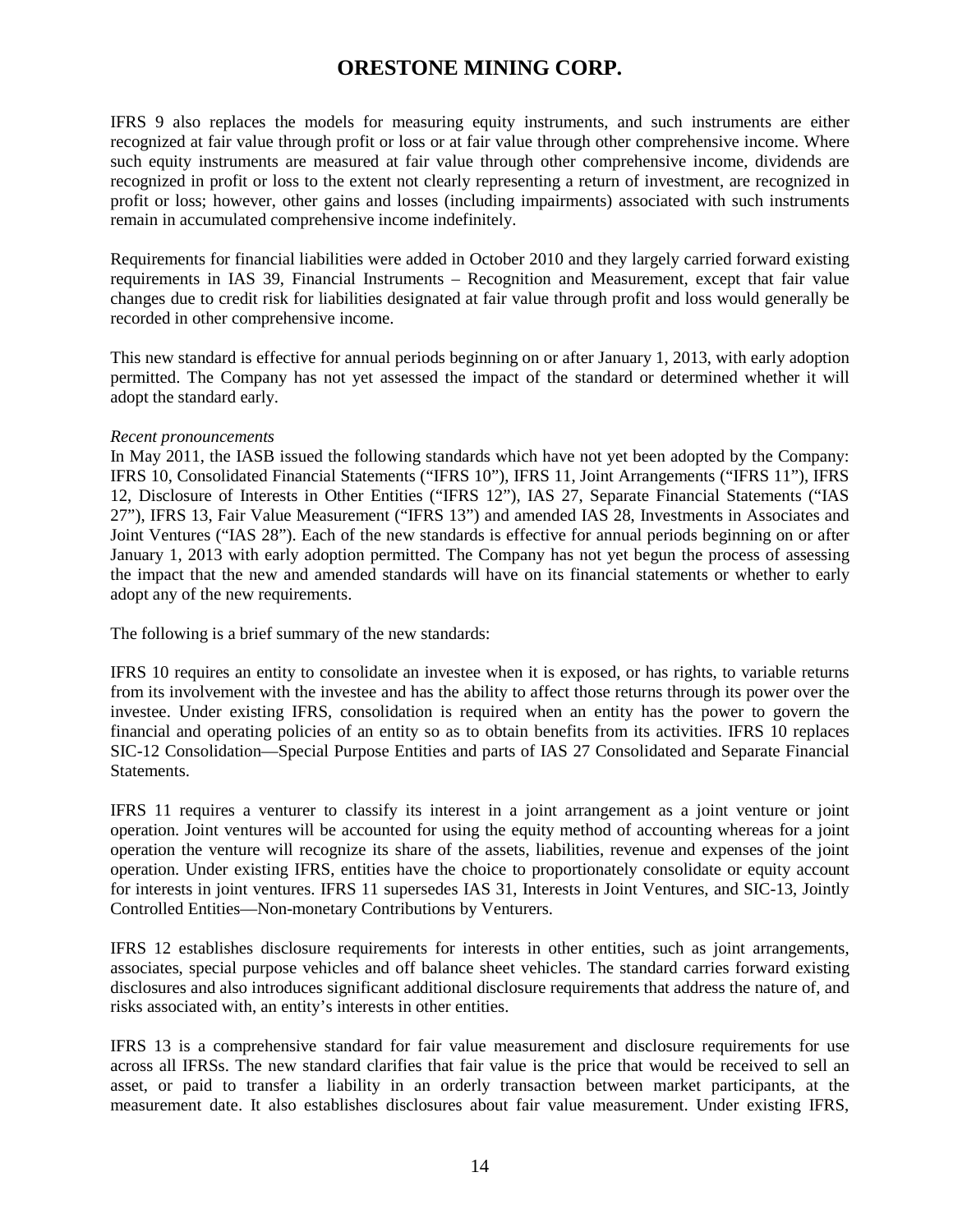guidance on measuring and disclosing fair value is dispersed among the specific standards requiring fair value measurements and in many cases does not reflect a clear measurement basis or consistent disclosures.

In addition, there have been amendments to existing standards, including IAS 27 and IAS 28. IAS 27 addresses accounting for subsidiaries, jointly controlled entities and associates in non-consolidated financial statements. IAS 28 has been amended to include joint ventures in its scope and to address the changes in IFRS  $10 - 13$ .

### **OTHER MD&A DISCLOSURE REQUIREMENTS**

### Information available on SEDAR:

As specified by National Instrument 51-102, Orestone advises readers of this MD&A that important additional information about the Company is available on the SEDAR website (www.sedar.com).

#### Disclosure by venture issuer without significant revenue

An analysis of the material components of the Company's general and administrative expenses is disclosed in the financial statements to which this MD&A relates. An analysis of the material components of the mineral property and deferred exploration costs of the Company's mineral properties for its first two completed financial years is disclosed in Note 4 to the financial statements to which this MD&A relates.

### **OUTSTANDING SHARE DATA**

### Common Shares

Authorized: unlimited number of common shares without par value

|               | <b>Issued and Outstanding</b> |                           |
|---------------|-------------------------------|---------------------------|
|               | <b>July 31, 2011</b>          | <b>September 29, 2011</b> |
| Common shares | 48,079,913                    | 58,224,313                |

On July 11, 2011 the Company completed a private placement of 4,900,000 units at a price of \$0.05 per unit for proceeds of \$245,000. Each unit consisted of one common share and one common share purchase warrant exercisable into one common share at a price of \$0.10 until July 11, 2013.

The securities issued on this private placement are subject to a hold period that expires on November 12, 2011. The private placement has received the final approval of the TSX Venture Exchange.

On September 28, 2011, 2,480,000 incentive stock options at an exercise price of ten and a half cents were granted to officers, employees and consultants of the Company. 555,000 options are exercisable until September 8, 2013 and the remaining 1,925,000 are exercisable until September 8, 2015.

As of January 31, 2011, 975,000 common shares are held in escrow, which were released as of April 30, 2011.

### **Options**

The following options were outstanding as at September 28, 2011: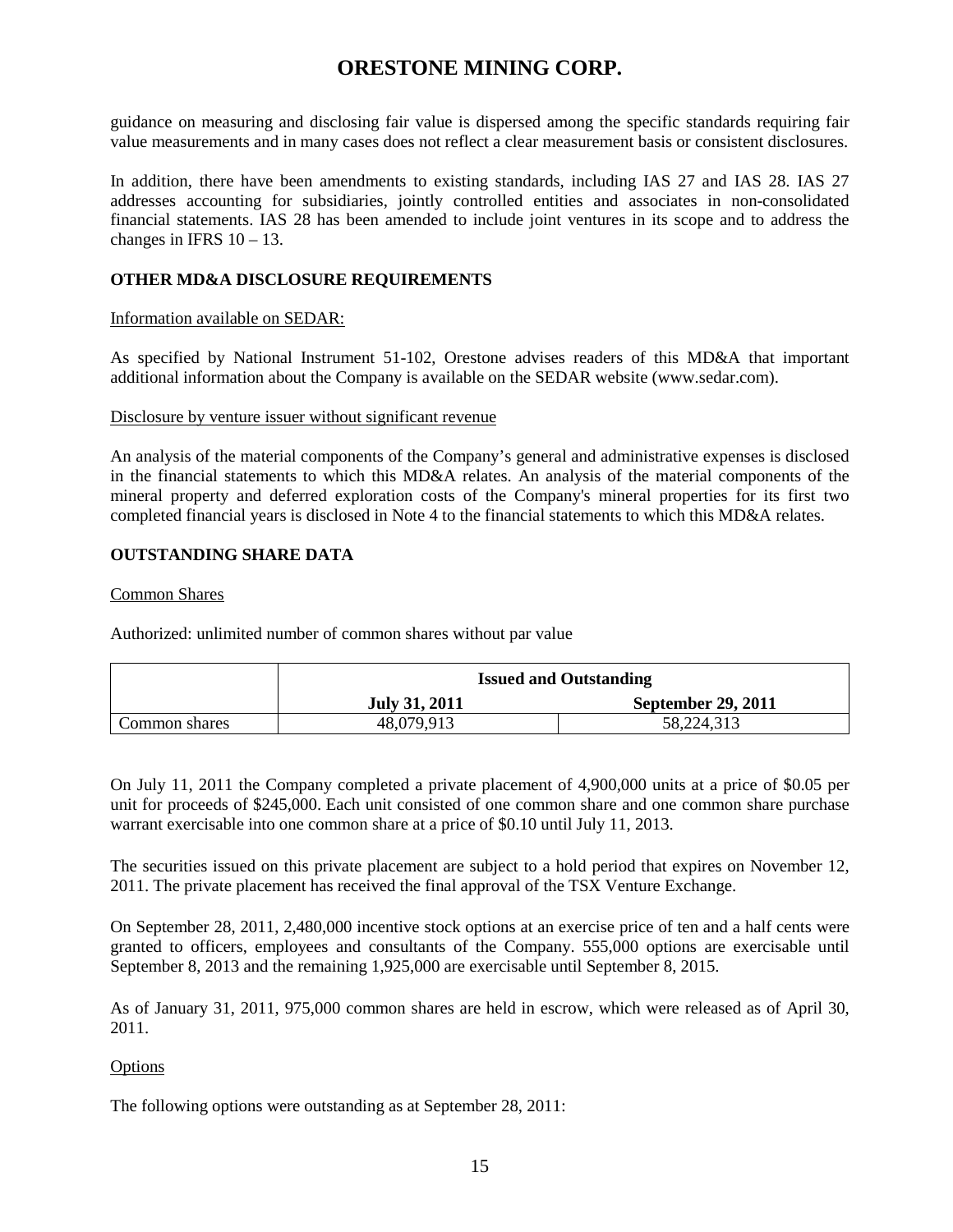| Number of Options | <b>Exercise Price</b> | <b>Expiry Date</b> |
|-------------------|-----------------------|--------------------|
| 750,000           | \$0.200               | March 7, 2013      |
| 555,000           | \$0.105               | September 8, 2013  |
| 300,000           | \$0.150               | January 12, 2015   |
| 1,925,000         | \$0.105               | September 8, 2015  |
|                   |                       |                    |

#### Warrants

The following warrants were outstanding as at September 28, 2011:

3,530,000

| Number of Warrants | <b>Exercise Price</b> | <b>Expiry Date</b> |
|--------------------|-----------------------|--------------------|
| 3,650,400          | \$0.15                | December 18, 2011  |
| 200,000            | \$0.15                | June 3, 2012       |
| 4,900,000          | \$0.10                | July 11, 2013      |
| 8,750,400          |                       |                    |

#### **Going concern issue**

The Company is in the exploration stage and has no revenue or income from operations. The Company has limited capital resources and has to rely upon the sale of equity and/or debt securities for cash required for exploration and development purposes, for acquisitions and to fund the administration of the Company. Since the Company does not expect to generate any revenues from operations in the near future, it must continue to rely upon the sales of its equity or debt securities or joint venture agreements to raise capital. It follows that there can be no assurance that financing, whether debt or equity, will be available to the Company in the amount required by the Company at any particular time or for any period and that such financing can be obtained on terms satisfactory to the Company.

The Company's financial statements have been prepared on a going concern basis which assumes that the Company will be able to realize its assets and discharge its liabilities in the normal course of business for the foreseeable future. The continuing operations of the Company are dependent upon its ability to obtain the necessary financing to meet its ongoing commitments and further its mineral exploration programs.

The Company may encounter difficulty sourcing future financing in light of the recent economic downturn. The current financial equity market conditions and the inhospitable funding environment make it difficult to raise capital through the private placements of shares. The junior resource industry has been severely affected by the world economic situation as it is considered speculative and high-risk in nature, making it even more difficult to fund. While the Company is using its best efforts to achieve its business plans by examining various financing alternatives, there is no assurance that the Company will be successful with any financing ventures.